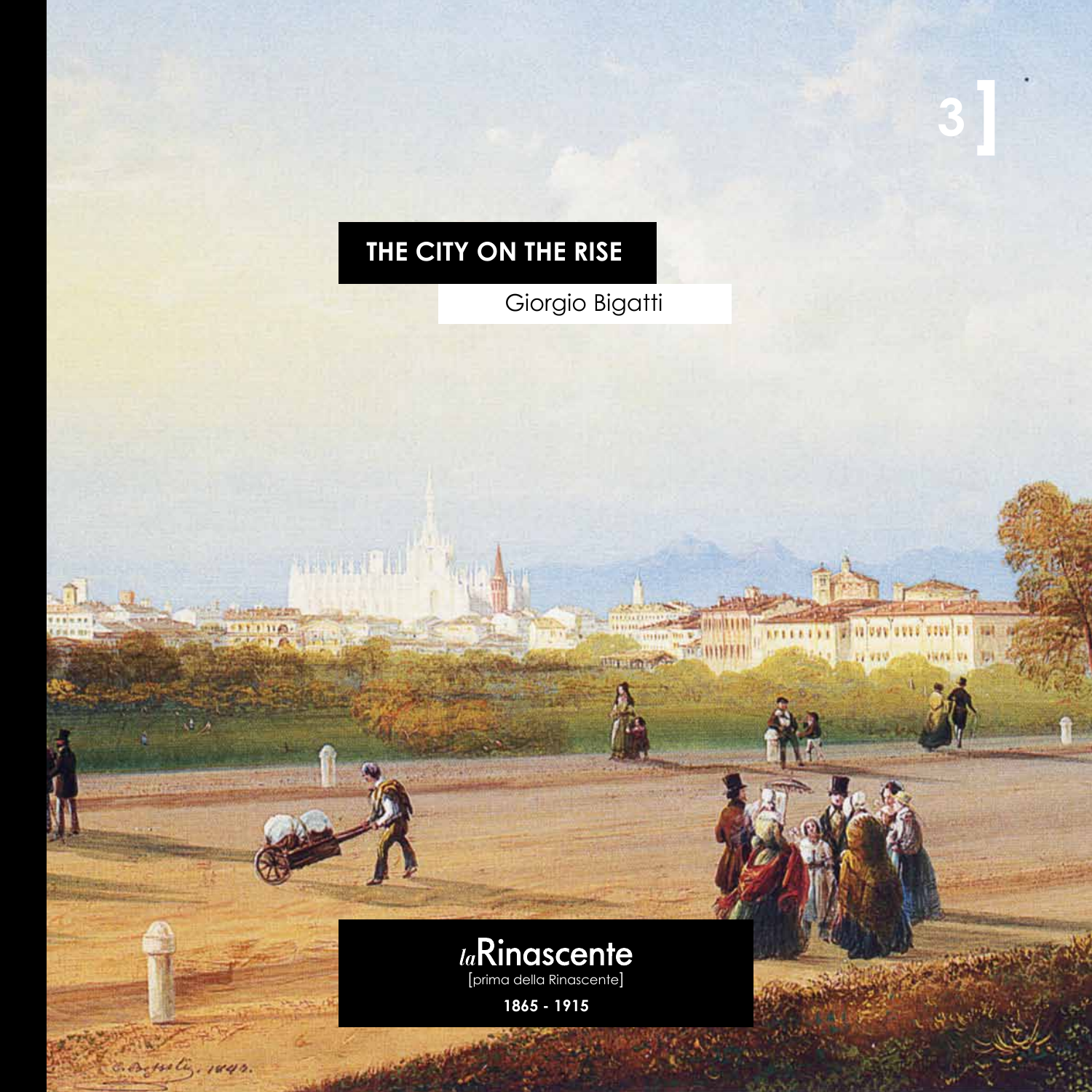Around the second half of the nineteenth century Milan seemed about to "completely lose its peculiar physiognomy and blend in with the uniform colour of the thousands of city of the modern world". Egidio De Magri, a teacher of grammar at the municipal secondary school of Santa Marta with literary ambitions ("condemned right from the early years of his youth to the tedious occupations of teaching", this is what the writer Giuseppe Rovani would say about him), revealed this with a mix of ex-

pectation and fear. This short article about the transformation of a city destined to rise to become the epitome of modernity and claim for itself the rank of moral capital, as opposed to the political one, can start from here.

At first glance, Milan did not seem, at that time, very different from the way it had been described by visitors, some more illustrious than others, in the previous centuries. Build-

ings seemed to be tightly gathered around the old medieval nucleus where, according to an approximate estimate, resided more than half of the residents, in years in which the overall population already exceeded 150,000 people. A dense and varied network of shops and workshops was concentrated in this area with a significant extension along the main streets that reached the city gates. The city was rich in these enterprises, which were in

turn the driving force of its wealth.

Even if signs of a greater urban density in some areas outside the city limits marked by the *naviglio* [canal] could not go unnoticed, such as along the Moscova avenue where the Tobacco Factory was situated with the highest concentration of workers in the city, the overall street map did not show signs of relevant change in the planning of the areas. However, if instead of just looking at the street map of the city, as we are obliged to do today, we

Porta Nuova, 1840

could walk down the streets, it would not be hard to notice that behind the apparent immobility, Milan was in reality silently changing.

In a few years, as some reliable observers remind us, just under twenty per cent of urban real estate properties had undergone a process of restructuring that had brought about changes in the profile of many neighbourhoods, creating in equal

measure small pieces of a new Milan. Tiny initiatives that actively undertaken by many citizens, who aspired to getting better living quarters with all the amenities that were more and more part of domestic life but who also liked the idea of making quick profits offered by real estate speculation. Stendhal in his own way noted the building frenzy of the city: "La secrète ambition de tous les citoyens de Milan, c'est de bâtir une maison, ou du moins de renou-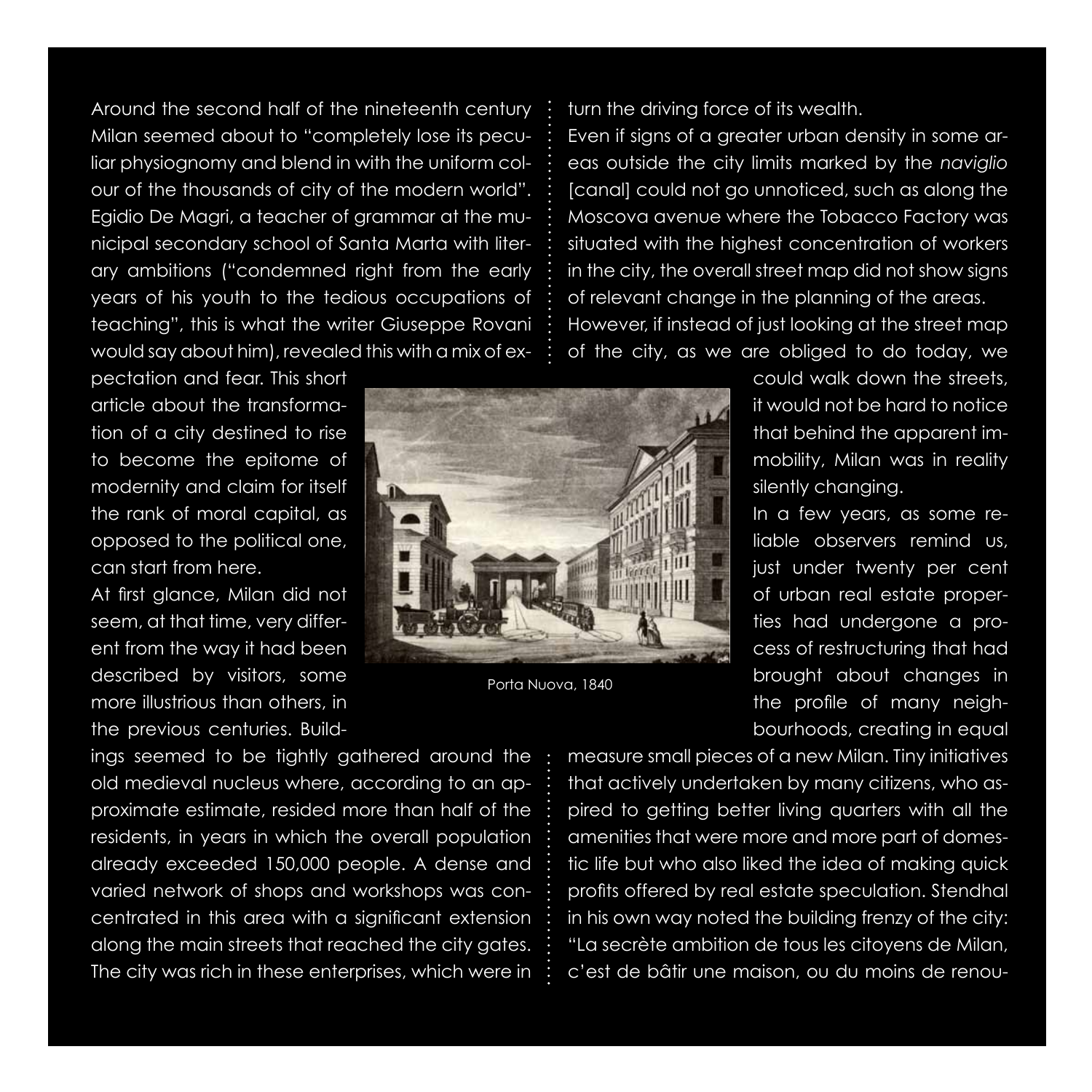veler la façade celle tiennent de leur père". The home was a sort of calling card: "Avoir une belle maison dans la ville donne plus de considération que des millions en portefeuille" (*Rome, Naples et Florence*, Paris, 1826). It was manly thanks to these minute building works that, even if lamenting the absence of great schemes after the Napoleonic pomp, the city seemed to be set on "completely losing its peculiar physiognomy", steering towards an entry into modernity, emulating what the other

cities in Europe had already accomplished a few decades earlier.

Some buildings that only a few years earlier had been simply unimaginable confirmed these considerations. In particular, I mean both the elegant, huge station of the Milan-Como railway line, located just outside Porta Nuova, and the gasworks near Porta Lodovica. Outposts of modernity in a city that avid-



Carlo Canella, Milan Cathedral and Corsia dei Servi, 1860-1865

tions – of the brand new Galleria De Cristoforis inaugurated on 29 September 1832, were the most accredited emblem of modernity. Designed by the architect Andrea Pizzala (1798-1862) with its sixtynine shops, cafes, a *trattoria*, a hotel and theatre, the Galleria had become one of the liveliest spots in city along the lines of the Parisian *passages*. The close-by Corso Francesco (today Corso Vittorio Emanuele II), after it had been straighten to mark the emperor's visit to Milan in 1838, also became

> known for its shops 'of real luxury', "furnished in a styles coming from the other side of mountains". These were retail enterprises that had very little in common with the old commercial and artisan network that so defined the maze of streets around the Duomo, with names that evoked an already declining past, in which "generally on each storey of a building… the rooms mainly housed workshops or

ly looked at the latest inventions from beyond the Alps, gasworks and railways with their dense fumes, heralded that Milan had also entered the industrial era in its own right.

It was a challenging modernity for the elite, who found comfort in other and more seductive aspects of living, such as luxury, fashion and other means of *loisir* [leisure]. In this way, it does not surprise us that the great halls – resplendent with lights and reflecstorerooms, stocks of knick-knacks, costume jewellery, furs and hats, tailors, weavers, embroiders, passementerie workshops and etc.".

Even if some people thought that Milan had changed over a few years, "more than what it had done in many centuries", that which in the midnineteenth century simply heralded change only a few years later would become a tangible reality. In 1881, twenty years after the unification, the Industri-